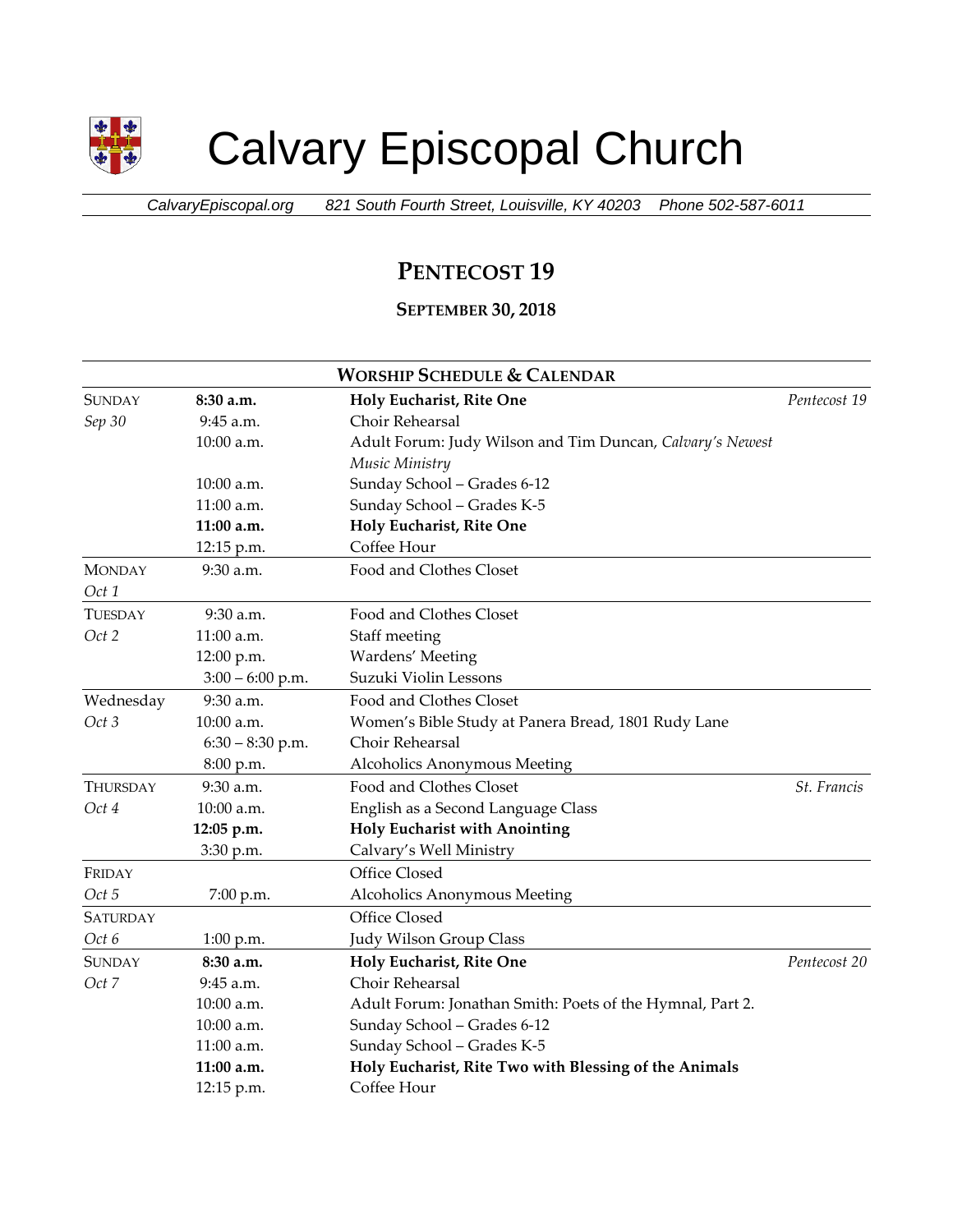#### **ANNOUNCEMENTS**

*Announcements for the bulletin should be submitted to* [Verger@CalvaryEpiscopal.org](mailto:Verger@CalvaryEpiscopal.org) *by the preceding Tuesday at noon.* 

**COFFEE HOUR IN FRAZIER HALL**: The Calvary Coffee Hour invites all to join us every Sunday following the 11:00 service. Today the CCH is hosted by Sandra Cherry and Michael Patterson with "Moonlite Barbeque". Next Sunday, October 7, Glenna Harris and Georgea Ward host the CCH.

**ADULT FORUM SCHEDULE:** Please join us for Adult Forum each Sunday at 10:00 in Parker Hall. Today, Judy Wilson and Tim Duncan facilitate – *Calvary's Newest Music Ministry.* Next Sunday, October 7, Jonathan Smith will facilitate on the topic *Poets of the Hymnal*, Part 2.

**MEMBERSHIP PHOTOS**: When our new Rector arrives, it will be important that current pictures of our members be available. In that light, please send a recent photo of yourself and members of your family to [bookkeeper@calvaryepiscopal.org](mailto:bookkeeper@calvaryepiscopal.org) (preferred method) or in paper form to Melissa Guidry at Calvary.

**PAPER BAGS:** Kroger is phasing out plastic bags. If you have some you can spare, please bring them to Calvary for the Food Closet operation. We could always use any paper bags you may have access to as well.

**PASTORAL CARE:** Please let Jim Barnes know when a parishioner needs pastoral care due to hospitalization, homebound illness, or other situation that prevents them from attending church.

**NONAGENARIAN:** Marion Six turns 90 on October 15. Since she is homebound and unable to receive birthday greetings here at Calvary, please feel free to participate in a "card shower" for her by sending a birthday card to her at 4112 Mannergate Dr., Louisville, Ky., 40220, to show her how much she is appreciated by her Calvary family.

**BLESSING OF THE ANIMALS:** The annual Blessing of the Animals will occur at the 11:00 service on October 7 in celebration of the feast of St. Francis of Assisi.

**BISHOP'S VISIT:** Bishop White will make his annual visit to Calvary on Sunday October 28. There will be only one service that morning, 11:00, with Sunday School at 10:00. Bishop White will conduct the Adult Forum at 10:00. The service will include Holy Baptism and the Pastoral Office of Confirmation. Anyone wishing to be confirmed on that date should contact Fr. Allen for instructions.

**PARKING:** It has become evident that we need to assure that parking space in our lot is available for members of Calvary. If you do not have a parking permit, please ask for one and display it on the dashboard.

**SHARING FAITH DINNERS:** What an excellent response we had from our Calvary members! At this time, all dates and all seats are filled bringing us to a total of 61 participants. It is exciting to know that, during the final week of September, 61 of us will have shared our faith and visited in each other's homes.

**YOUTH GROUP:** Youth Group for 6th–12th grades meets the second Sunday of every month from 6:00 – 7:30 p.m. On October 14, the youth will gather at Calvary. Volunteers are needed for dinner prep, cleanup, and activities. For any other questions regarding Sunday School and Children/Youth events, please email Britt Shelton at [britt.shelton@calvaryepiscopal.org.](mailto:britt.shelton@calvaryepiscopal.org)

**SUNDAY SCHOOL:** If you are interested in volunteering to teach or to be a door person for Sunday School, please contact Britt Shelton as above. You may also register your children by emailing Britt for a new registration packet.

**WARNER-SNYDER MUSIC FUND:** Would you like to help provide for the growth of our music? The Warner-Snyder Music Fund is looking for more donations in order to continue to broaden our musical options in worship by purchasing new music. Donations are received in the Calvary Office.

**LAUNDRY LOVE:** The Urban Partnership hosts the Laundry Love Initiative on Oct 11, Nov 8, and Nov 13. Everyone is welcome to assist even when Calvary is not the host. If you have questions, please contact Jennifer Kling, Urban Partnership Liaison, at 502-905-5586.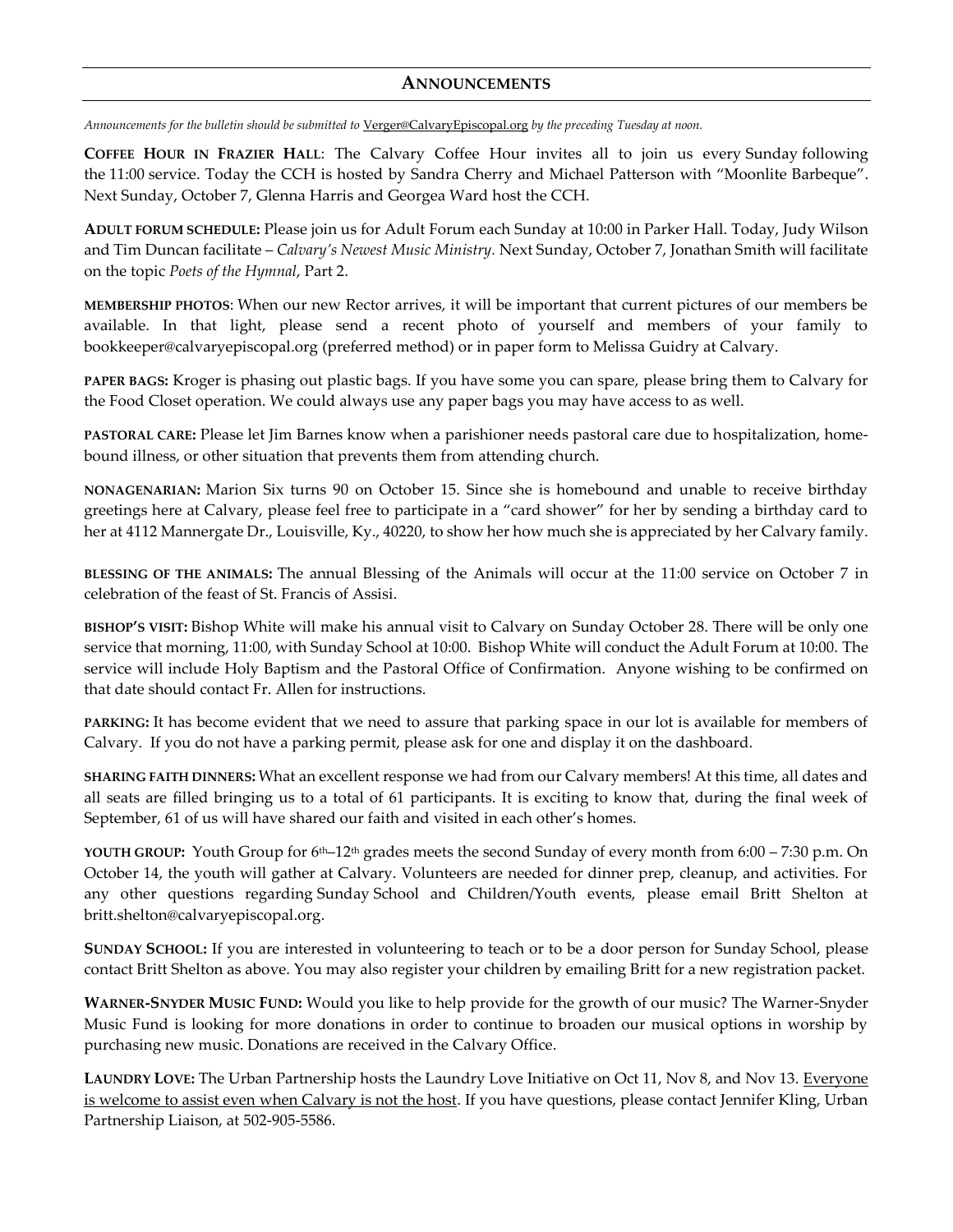**AUDIO FILE EDITING:** Anyone willing to edit audio files of Sunday services for uploading on the website, please contact Melissa Guidry at [bookkeeper@calvaryepiscopal.org](mailto:bookkeeper@calvaryepiscopal.org) or call the church office.

**ATTENDANCE UPDATE: 09/23/08** 

| <b>SUNDAY</b><br><b>SERVICES</b> | Sanctuary/Altar         | Choir | Nave | Total<br>Attendance |
|----------------------------------|-------------------------|-------|------|---------------------|
| $08:30$ am                       | 3                       |       | 5    | 9                   |
| $11:00$ am                       | 7                       | 22    | 56   | 85                  |
| TOTAL                            | 10                      | 23    | 61   | 94                  |
| 09/21/2018                       | <b>Memorial Service</b> |       |      | 46                  |
| 09/23/2018                       | Adult Forum             |       |      | 17                  |
| 09/23/2018                       | Evensong                |       |      | 57                  |
| 09/27/2018                       | HE/Anointing            |       |      | 9                   |

**CALVARY'S WELL:** 09/27/2018 Lemonade 184 cups; sandwiches with cookies: 210; clothing items 39; popcorn 77; bottled water: 96.

**PASTORAL** (clergy and lay) Visits week of September 23 – September 28: 4; communed in 2018: 49 **OTHER PASTORAL CONTACTS** week of September 23 – September 28: 7

**CLOTHES AND FOOD MINISTRY** August: persons served 237. September: 223; 2018 to date: 2097bags of food.

**CALVARY CLERGY AND STAFF**

| CALVARY CLERGY AND STAFF |                                                                                        |             |  |  |  |
|--------------------------|----------------------------------------------------------------------------------------|-------------|--|--|--|
|                          | The Rev. John G. Allen, Jr., Interim Rector<br>jga@calvaryepiscopal.org                | 587-6011x12 |  |  |  |
|                          | James M. Barnes, Verger and Parish Administrator<br>verger@calvaryepiscopal.org        | 587-6011x26 |  |  |  |
|                          | Britt Shelton, Sunday School Coordinator<br>britt.shelton@calvaryepiscopal.org         | 587-6011x22 |  |  |  |
|                          | Shawn R. Dawson, Director of Music<br>music@calvaryepiscopal.org                       | 587-6011x17 |  |  |  |
|                          | Melissa Kay Guidry, Office Administrator/Bookkeeper<br>bookkeeper@calvaryepiscopal.org | 587-6011x10 |  |  |  |
|                          | Leroy Malone, Sexton                                                                   |             |  |  |  |
|                          | leroy.malone@calvaryepiscopal.org                                                      | 587-6011    |  |  |  |
|                          | <b>Nursery Staff</b><br>Darlene M. Clay                                                | 587-6011    |  |  |  |
|                          | Joanne L. Wingfield                                                                    |             |  |  |  |

## **CALVARY EMERITI**

The Rev. E. Benjamin Sanders, Rector Emeritus Margaret L. Dickinson, Musician Emerita

#### **RECTOR SEARCH COMMITTEE**

Bart Brown (bartbrown40203@gmail.com) Dean French (nakantang@gmail.com)

Susan Baker (nonnymomm@aol.com) Ted Mussler (louisahenson102@gmail.com)